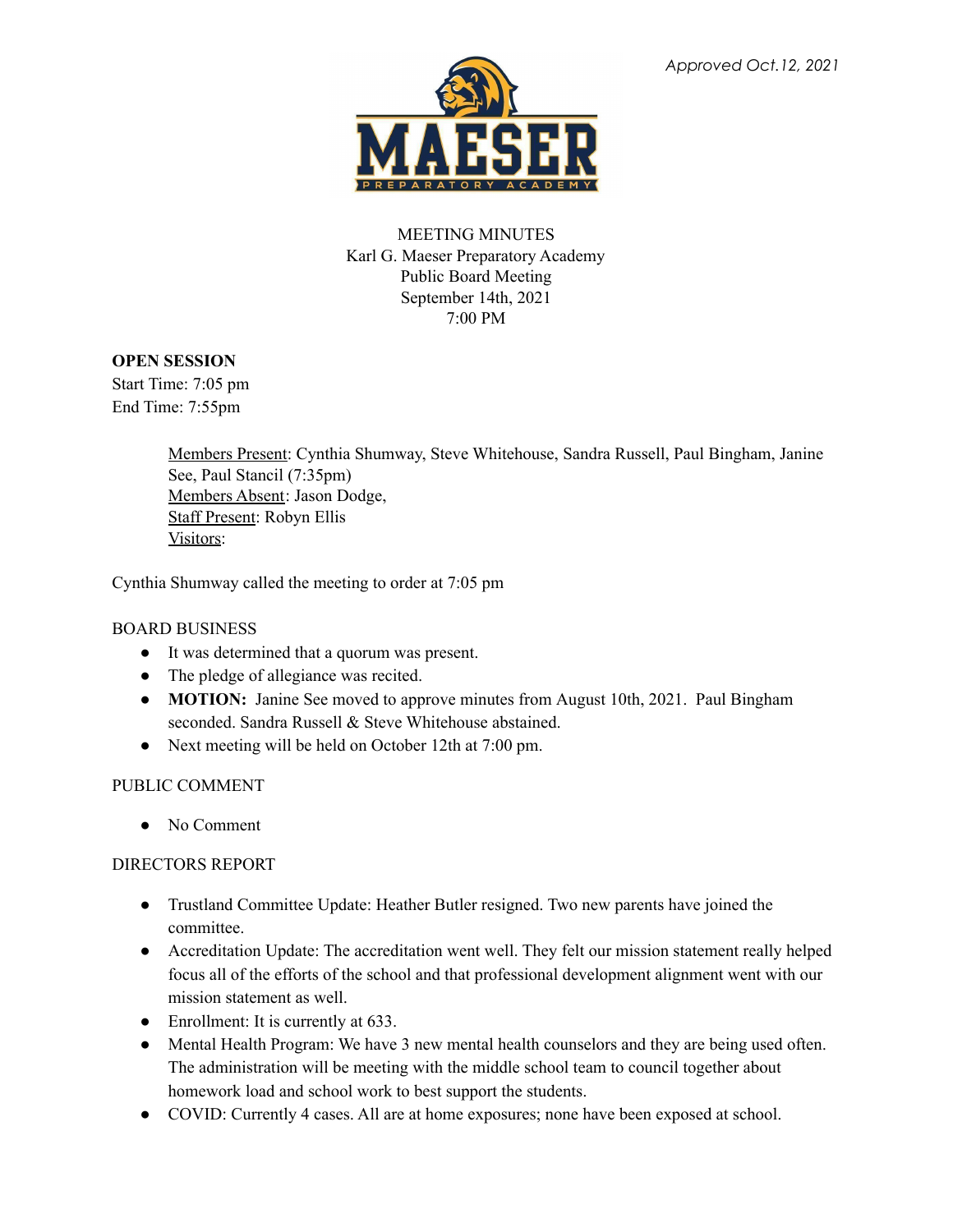## DISCUSSION & APPROVAL

- Advisory Day Policy:
	- It was discussed to add something at the beginning of the policy, with stronger verbiage, that Friday is a regular school where students are still required to fully participate.
	- Write the policy with more policy verbiage and not as an explanation.
	- Robyn will discuss with the Admin Team on how to measure the success of the Advisory Day.
	- $\circ$  Student feedback would help the team as they move forward with helping make advisory Fridays successful. It was designed as a success tool.
	- The approval of the policy will occur at next month's meeting.
- School Dance policy was tabled.
- Internal Audit Committee training was tabled.
- LEA Specific License: Mckay Peck is in an accredited School Counseling program and is currently an intern at Maeser. He can work under this license for up to three years, with oversight of a licensed school counselor with this LEA specific License.
	- **MOTION**: Steve Whitehouse moved to allow Mckay Peck a provisional license as discussed. Sandra Russell seconded. The motion passed unanimously.
- Budget:
	- No Comment
- Winterem:
	- Next year's winterim catalog has gone out to students and parents.
- Curriculum:
	- **MOTION**: Steve Whitehouse moved to approve the proposal for the Artisan and Craft class. Paul Bingham seconded. The motion passed unanimously.
	- **MOTION**: Sandra Russell moved to move forward with the drama productions of Importance of Being Earnest, Shakespeare and Extreme Theater. Paul Bingham seconded. The motion passed unanimously.
	- Summer Reading: Maeser has selected texts that are meaningful and effective "means of self-exploration and self-improvement (Summer Reading Philosophy Statement)". A pin is also awarded to students for completing their summer reading. Thoughts of putting together some kind of campaign to spread the word and inspire others to join summer reading were shared.

Paul Stancil moved to adjourn the meeting. The motion passed unanimously.

Without objection, the meeting was adjourned.